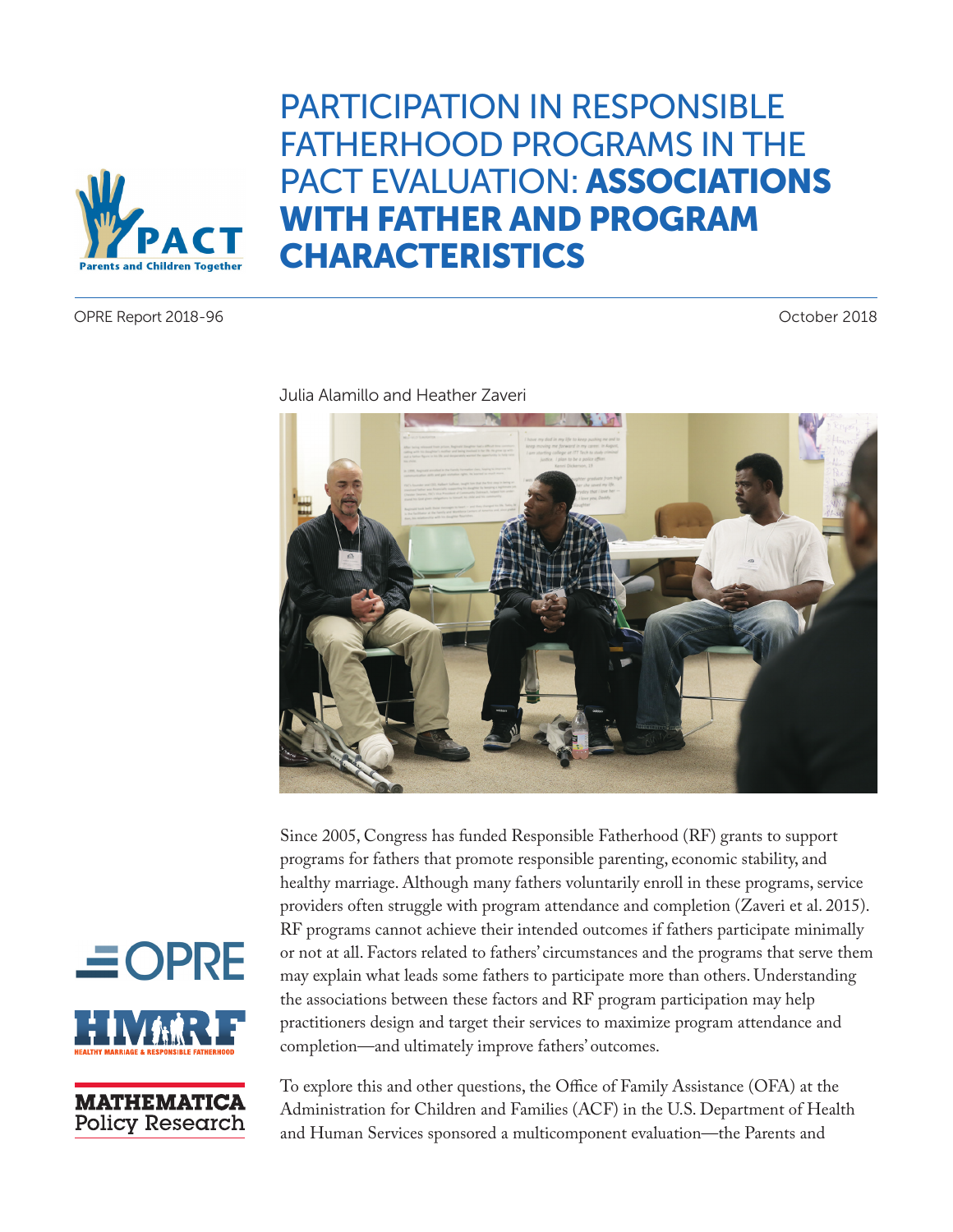Children Together (PACT) evaluation. PACT included a study of four RF programs awarded grants in 2011. The RF programs in PACT were funded and overseen by OFA, while ACF's Office of Planning, Research, and Evaluation (OPRE) oversaw the PACT evaluation. As required by their grants, the programs offered services in parenting and fatherhood, economic stability, and healthy relationships and marriage. The programs generally took one of two approaches to service delivery: (1) a cohort approach that offered intensive and integrated services or (2) an open-entry approach that allowed fathers to select from a menu of services. For more information on implementation findings from PACT, see Zaveri et al. 2015 or Dion et al. 2018.

#### The PACT Evaluation

The PACT evaluation is a large-scale multicomponent project to broaden our understanding of Responsible Fatherhood (RF) and Healthy Marriage (HM) programs. The PACT evaluation addresses research questions from several angles by using a mixed-methods approach that includes the following:

- Implementation study of four RF and two HM programs
- Impact study of four RF and two HM programs
- Qualitative study of fathers in four RF programs
- Descriptive study of Hispanic RF programs
- Study of trauma-informed approaches for men in re-entry

The fathers in PACT's impact and implementation studies enrolled in one of four RF programs: (1) Successful STEPS at Connections to Success in Kansas City, Kansas, and Kansas City, Missouri; (2) the Family Formation Program at the Fathers' Support Center in St. Louis, Missouri; (3) The FATHER Project at Goodwill—Easter Seals Minnesota in Minneapolis and St. Paul, Minnesota; and (4) the Center for Fathering at Urban Ventures in Minneapolis, Minnesota. A detailed description of these four programs is available in a report on the implementation of RF programs in PACT (Zaveri et al. 2015).

This brief presents new findings on the factors that are associated with fathers' participation in RF programs. It is based on data collected for the implementation study of RF programs, which documents how the programs were designed and operated and identifies challenges and promising practices. It uses data from the PACT evaluation to describe the characteristics of fathers enrolled in PACT and the associations between the fathers' characteristics and their program participation. The brief also explores variation in participation by programmatic differences. It concludes with a summary of common barriers to participation and suggestions for program providers about how to help fathers overcome these barriers. Because the data come from a select sample of four urban programs, the findings may not generalize to all RF programs.

## MOST ENROLLED FATHERS WERE LOW-INCOME, BLACK MEN IN THEIR MID-30S

Baseline data collected at program enrollment from a sample of 5,522 fathers showed that fathers were 35 years old, on average (Figure 1). The majority were black men with histories of incarceration who struggled with unstable housing and employment.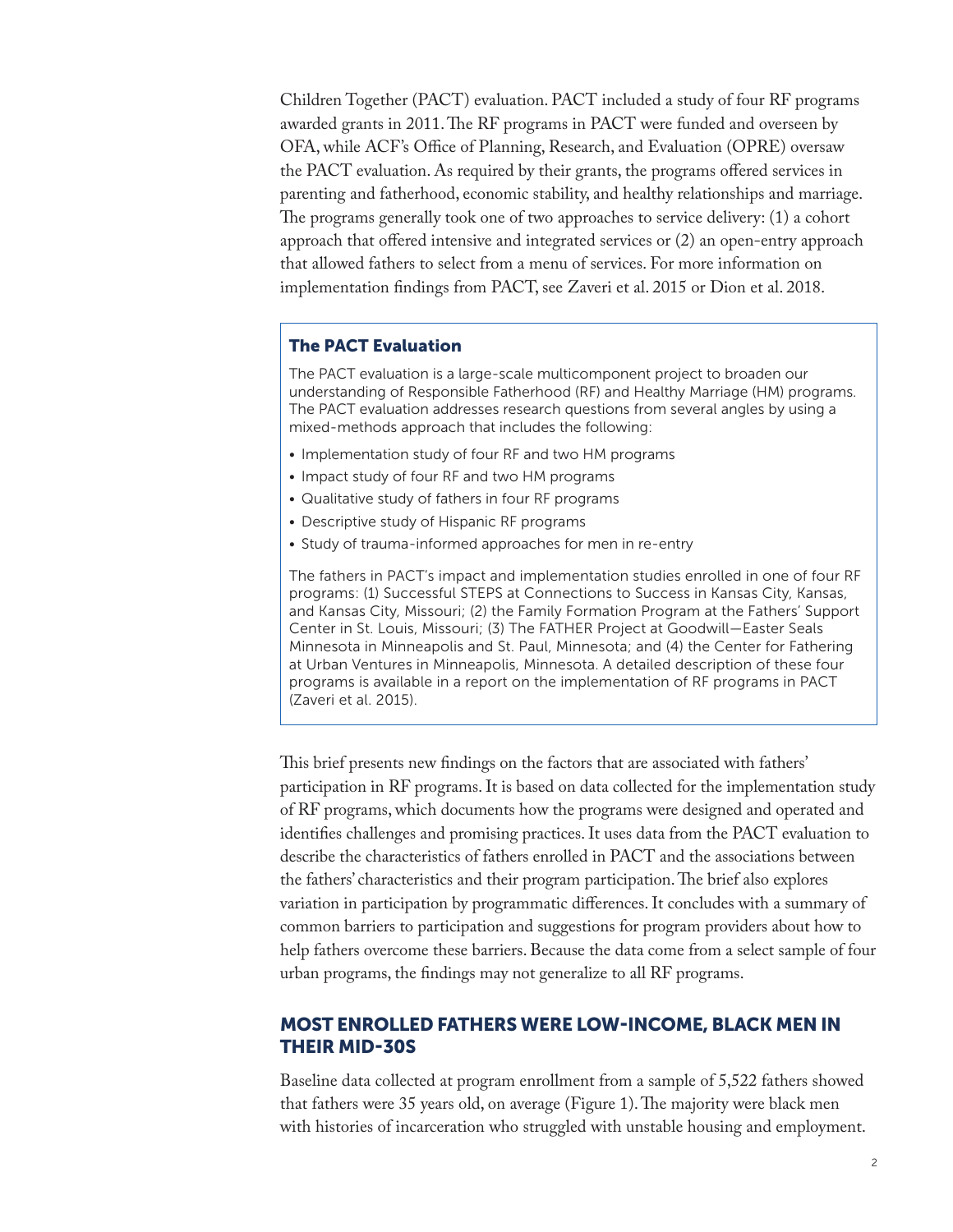

Figure 1. Baseline characteristics of enrolled fathers

Source: PACT baseline survey.

Although over two-thirds of fathers had a high school diploma or GED, most were economically disadvantaged, with almost half reporting no recent earnings. Fathers had between two and three children, on average, and nearly half of them had children with multiple mothers. Many, though not all, fathers did not live with their children and over half had a child support order. The vast majority of fathers had recently spent time with at least some, and sometimes all, of their children.

At enrollment, fathers were asked to indicate whether they expected that transportation problems or other commitments would make it difficult for them to attend the program. Nearly half of fathers anticipated that they would have challenges attending the program due to these factors.



#### Figure 2. Fathers' primary motivation for enrolling in RF program

Fathers were also asked to report their primary motivation for enrolling in the program (Figure 2). The majority said that their primary motivation was to improve their relationships with their children. Just over onethird said that their primary motivation was to improve their job situation. A small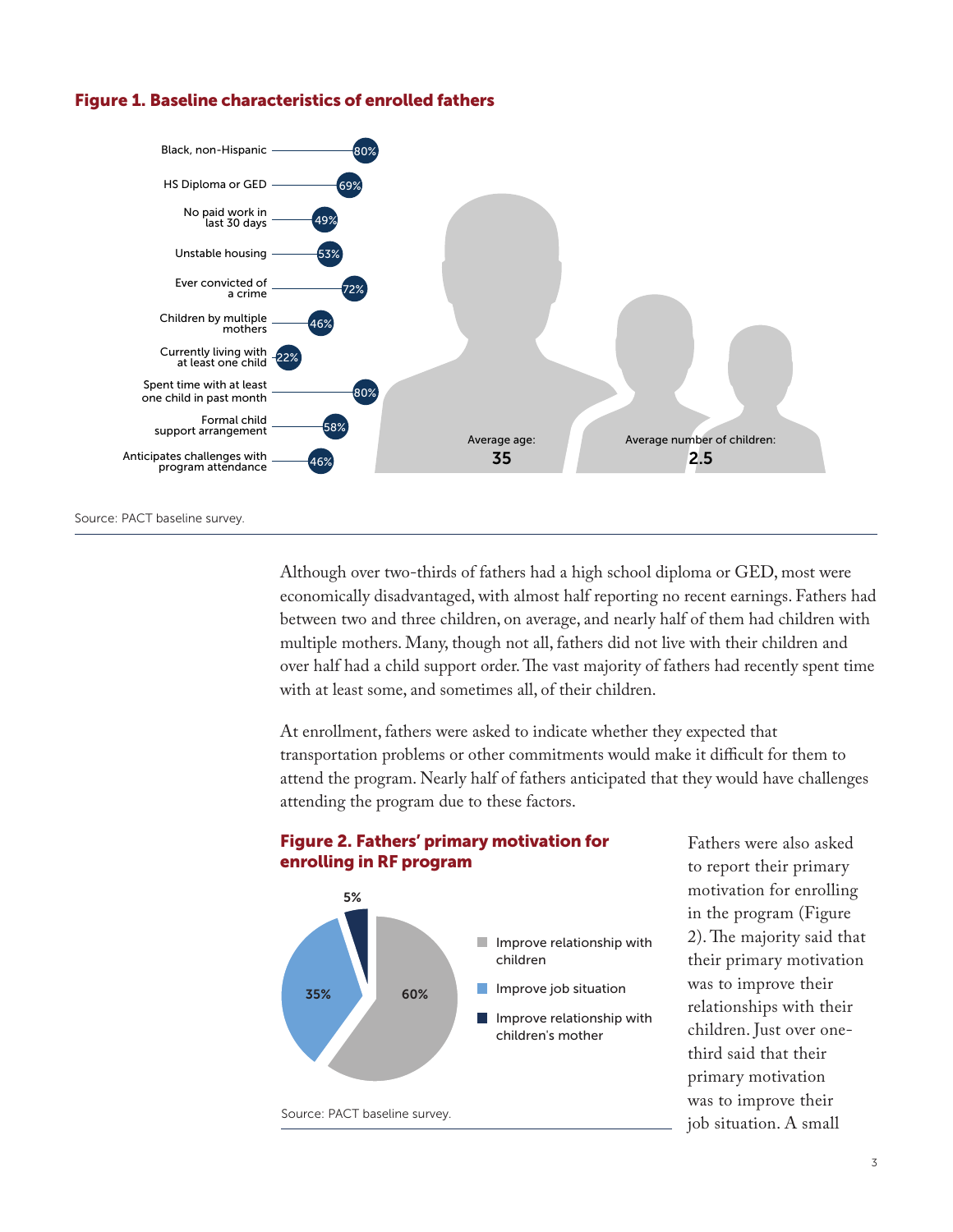percentage said that they enrolled to improve their relationships with the mother(s) of their children.

## MOST FATHERS ATTENDED SERVICES AND RECEIVED A SUBSTANTIAL NUMBER OF HOURS

Nine months after enrolling in an RF program, more than three-quarters of fathers had attended at least one program service, most often a core workshop, which addressed a topic required by the grant (Table 1). Initial attendance varied by program and program approach. Initial attendance was slightly higher at the two programs that offered open-entry workshops—The FATHER Project and Urban Ventures—than at the two integrated cohort programs—Connections to Success and Fathers' Support Center.

#### Table 1. Participation in RF programs

|                                               | <b>Integrated</b><br><b>Cohort Programs</b> |                                                    | <b>Open-Entry</b><br><b>Workshop Programs</b> |                                 |                               |
|-----------------------------------------------|---------------------------------------------|----------------------------------------------------|-----------------------------------------------|---------------------------------|-------------------------------|
|                                               | <b>Connections</b><br>to Success            | <b>Fathers'</b><br><b>Support</b><br><b>Center</b> | <b>The</b><br><b>FATHER</b><br><b>Project</b> | <b>Urban</b><br><b>Ventures</b> | <b>Total</b><br><b>Sample</b> |
| <b>Initial attendance</b>                     |                                             |                                                    |                                               |                                 |                               |
| Any program attendance (%)                    | 65                                          | 69                                                 | 73                                            | 91                              | 76                            |
| Ever attended a core workshop (%)             | 59                                          | 66                                                 | 69                                            | 72                              | 68                            |
| <b>Dosage</b>                                 |                                             |                                                    |                                               |                                 |                               |
| Hours of participation in any program service | 37                                          | 87                                                 | 20                                            | 14                              | 45                            |
| Hours of participation in core workshops      | 32 <sup>a</sup>                             | 83 <sup>b</sup>                                    | 17                                            | 11                              | 41                            |
| Core workshop hours attended (%)              | 41                                          | 40                                                 | 26                                            | 33                              | 35                            |
| <b>Retention</b>                              |                                             |                                                    |                                               |                                 |                               |
| Attended more than 50% of sessions (%)        |                                             |                                                    |                                               |                                 |                               |
| Parenting workshop                            | 49 <sup>c</sup>                             | 41 <sup>c</sup>                                    | 30                                            | 44                              | 41                            |
| Economic stability workshop                   | 49 <sup>c</sup>                             | 41 <sup>c</sup>                                    | 21                                            | 13                              | 30                            |
| Relationship workshop                         | 11                                          | 41 <sup>c</sup>                                    | 3                                             | 20                              | 23                            |
| <b>Sample size</b>                            | 388                                         | 995                                                | 556                                           | 822                             | 2,761                         |

Source: PACTIS and site MIS data.

Note: Sites began PACT intake between December 9, 2012, and February 13, 2013. All fathers randomly assigned to receive the program and their participation during the first nine months following random assignment are included in the table (N = 2,761).

<sup>a</sup> The number of hours that fathers could participate in core workshops at Connections to Success varied during the evaluation. Midway through the evaluation, Connections to Success changed the format of its parenting and economic stability workshop, which increased the number of hours offered. Prior to this change, participants could have received a maximum of 64 hours of core workshops, whereas after this change, participants could have received a maximum of 89 hours of core workshops. Thirty-nine percent of fathers attended the earlier format of the program and sixty-one percent of fathers attended the later format of the program. This table provides the average workshop hours fathers received aggregated across both formats.

**b Fathers' Support Center offered two formats of its integrated workshop, and the number of hours offered varied by format. Participants** who attended a daytime version could have received 240 hours of core workshops, whereas participants who attended an evening version could have received 120 hours of core workshops. Seventy-three percent of fathers attended the daytime version of the program and twenty-seven percent of fathers attended the evening version of the program. This table provides the average workshop hours fathers received aggregated across both formats.

<sup>c</sup> Content was integrated into a single workshop.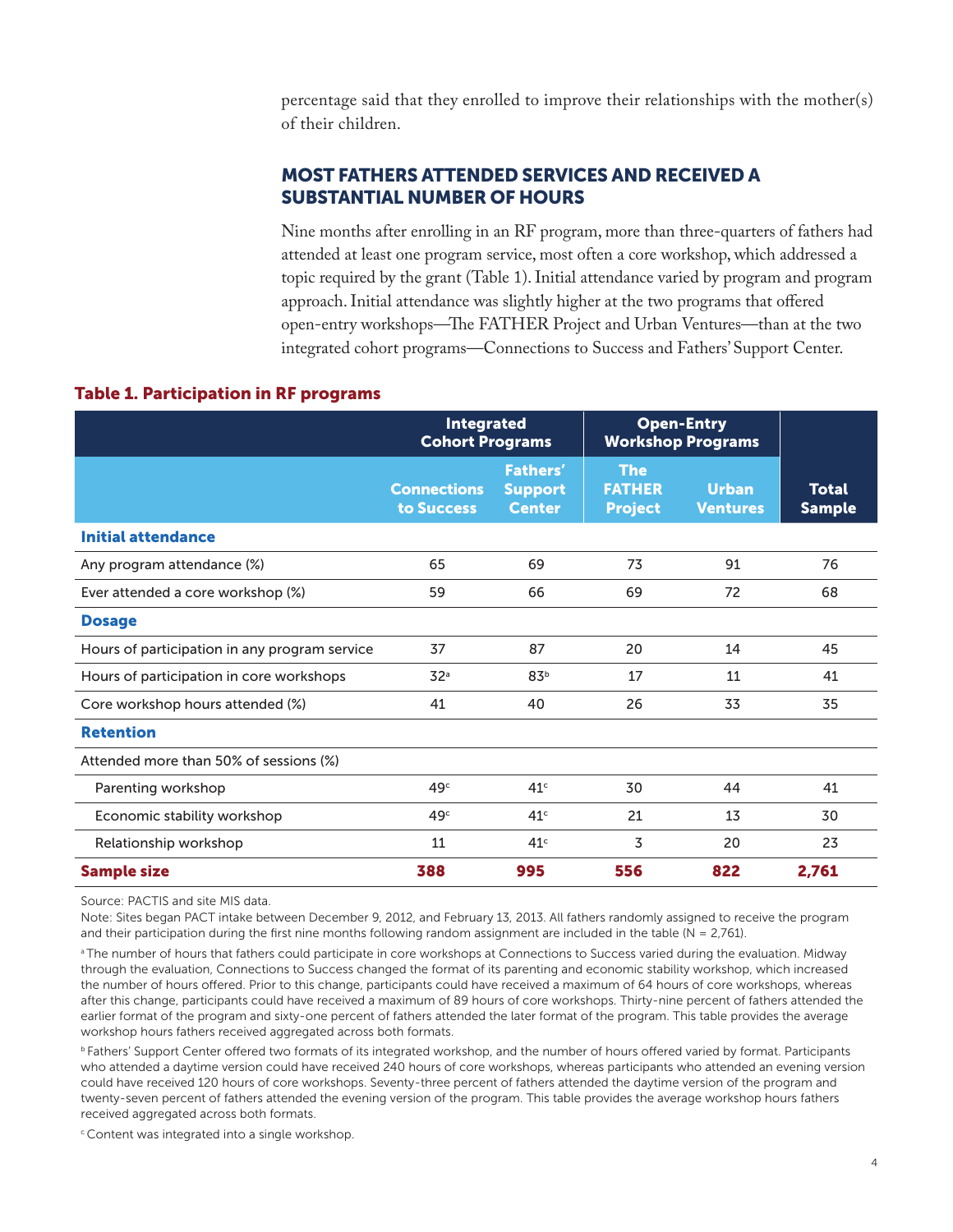The average number of hours of program services attended ranged from a low of 14 hours at Urban Ventures to a high of 87 hours at Fathers' Support Center. Fathers attended more hours at the two integrated cohort programs compared to the two open-entry programs. Across all four programs, fathers attended an average of 45 hours of programming.

Fathers spent the majority of their time attending core workshops offered by the programs. On average, fathers participated in 41 hours of core workshops across all four programs. Because the total number of core workshop hours offered varied widely across programs, from 31 hours to 240 hours, we also calculated fathers' core workshop participation as a percentage of the number of hours offered by the program. Across the four programs, fathers attended 35 percent of the core workshop hours offered. Fathers in integrated cohort programs received a greater percentage of core workshop hours than those in open-entry programs.

Of the three services required by the RF grant, retention across all programs was highest in the parenting workshop. We define retention as attending at least half of the workshop sessions offered. For three of the four programs, the economic stability workshop also had high rates of retention—sometimes equal to the parenting workshop. Retention was lowest in the relationship workshop for all programs that offered a separate workshop on this topic. Fathers were most likely to receive content in all areas at Fathers' Support Center, due to its approach of integrating all content into a single workshop.

## HOW FATHERS' CHARACTERISTICS MAY BE RELATED TO THEIR PROGRAM PARTICIPATION

Although the literature on the predictors of RF program participation is scarce, interviews with program staff and fathers as well as observations of program activities offered some suggestions for how fathers' characteristics may affect their participation. We examined fathers' baseline characteristics in six areas that may be related to program participation:

- **1. Age, education, and race/ethnicity.** Program participation may be greater among older rather than younger fathers because older fathers tend to come to programs with more maturity, ready to make a change in their lives (Holcomb et al. 2015). Participation may also be greater among men with lower educational attainment if they expect to receive services to improve their education, such as high school equivalency classes. In addition, fathers may be more likely to participate when there are a sizeable number of other fathers in the program from the same racial or ethnic group. Findings from other components of the PACT evaluation suggest that the camaraderie and support fathers receive from each other is a key reason they continue to attend these RF programs (Holcomb et al. 2015).
- **2. Life challenges.** Life challenges, such as unemployment, housing instability, criminal history, and depression may act as barriers to participation. RF programs intentionally offer assistance in these areas to engage hard-to-reach and hard-to-serve fathers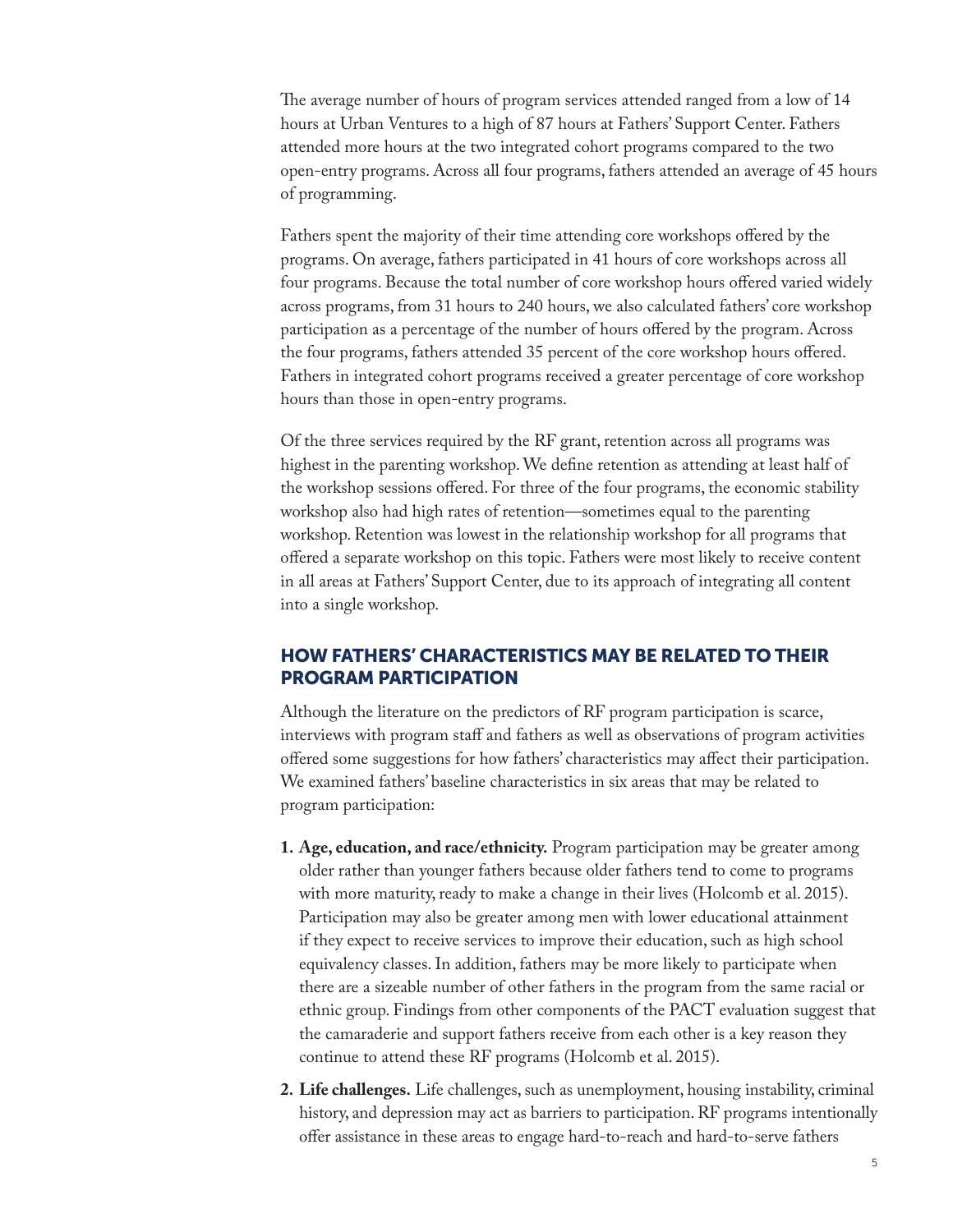(Zaveri et al. 2015). For example, the programs in PACT helped fathers identify and apply for jobs and prepare to answer difficult questions about their criminal history during job interviews. The programs also covered personal development topics, such as stress management, conflict resolution, and goal setting and attainment. Given this content, fathers with life challenges may participate in RF programs at the same or higher rates than fathers without these challenges.

- **3. Motivation for enrolling.** Fathers' motivations for enrolling in RF programs are likely to be related to their subsequent participation. For example, most fathers reported that their primary reason for enrolling was to improve their relationship with their children. If those fathers view the main focus of the program as improving parenting skills, then they may attend more than fathers who are primarily motivated to enroll for other reasons.
- **4. Participation challenges.** Fathers face a number of competing obligations and barriers that can make participation in RF programs difficult (Stahlschmidt et al. 2013). Fathers who anticipate difficulty attending a program due to transportation issues or scheduling conflicts such as job or family obligations may be less likely to attend the program. If this is the case, asking fathers about attendance challenges at the time of enrollment could help programs identify fathers who are likely to struggle with participation and would benefit from supports to mitigate these challenges.
- **5. Relationship status.** Mothers often play a key role in encouraging both resident and nonresident fathers' involvement in their children's lives (Carlson and McLanahan 2004). They may also encourage fathers' participation in other activities to improve their parenting skills. For this reason, fathers who are in a romantic or marital relationship with the mother of one or more of their children may be more likely to participate in RF programming than fathers who are not.
- **6. Contact with children and child support.** Qualitative research from the PACT evaluation shows that most nonresidential fathers long to be more involved with their children (Holcomb et al. 2015). These fathers may be more likely to attend services if they expect to receive help gaining access to their children. This may be especially true for fathers who have children with multiple women and need help navigating this complex situation. In addition, fathers with child support orders may be more interested in participating in programming than fathers without such orders, if they anticipate receiving help with managing their child support obligations.

## SEVERAL BASELINE CHARACTERISTICS WERE ASSOCIATED WITH PROGRAM PARTICIPATION

We examined the associations between fathers' characteristics at program enrollment and two measures of program participation following enrollment: (1) initial attendance (measured by whether fathers ever attended a core workshop) and (2) dosage (measured by the percentage of core workshop hours fathers attended). For these analyses, we pooled data across the four programs. We used logistic regression to estimate how fathers' characteristics were related to their likelihood of ever attending a core workshop (Model 1) and ordinary least squares regression to estimate how fathers'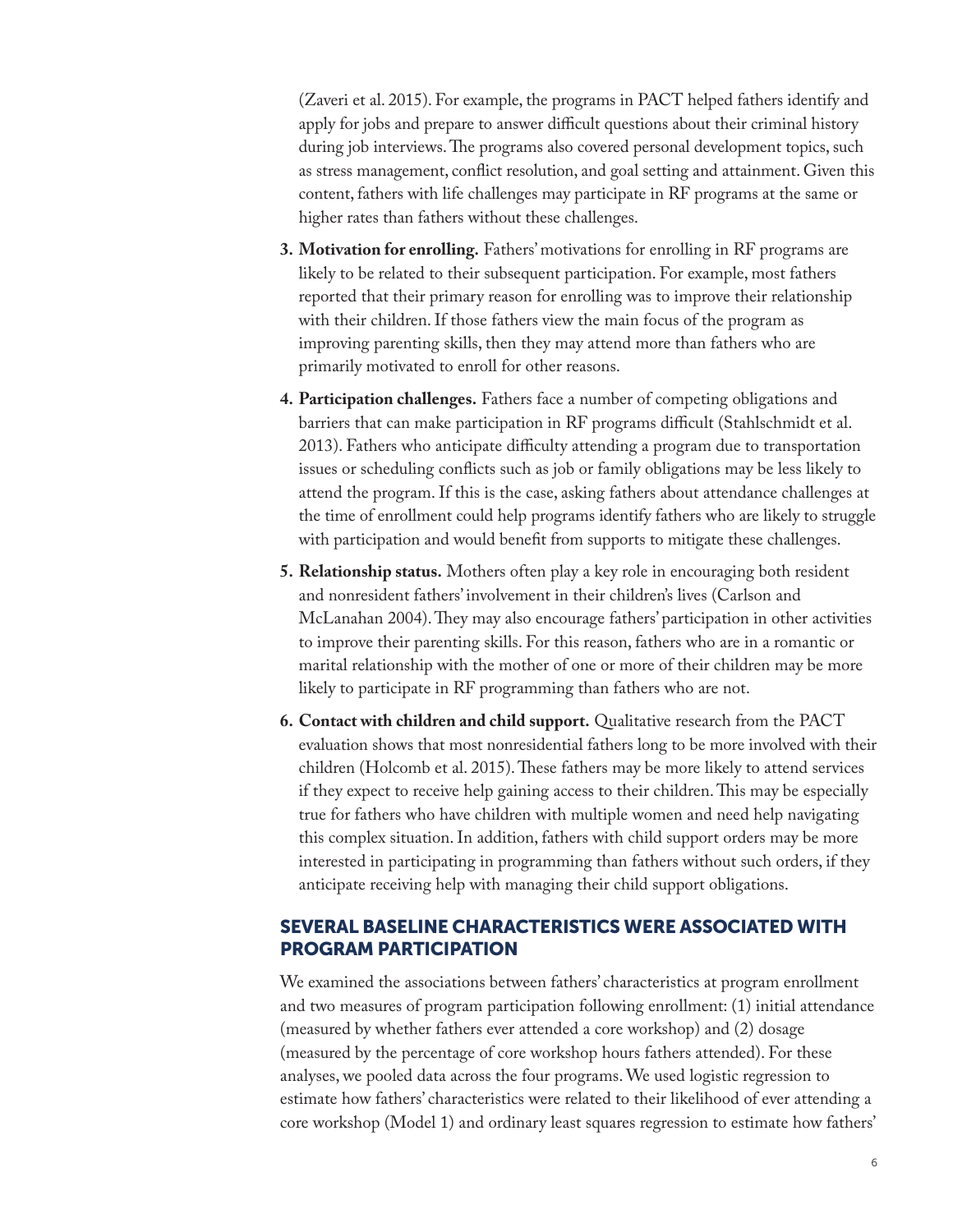characteristics were related to the percentage of core workshop hours they received (Model 2). We present results from these two models as the predicted percentage of fathers who attended a core workshop and the predicted percentage of core workshop hours that fathers attended (Table 2). These percentages show the predicted initial attendance and dosage for fathers who have the particular characteristic in question, but who otherwise have the average characteristics of all fathers in the sample.

### Table 2. Predicted participation in RF programs

|                                            | <b>Percentage that</b><br>ever attended a<br>core workshop<br>(Model 1) | <b>Percentage of</b><br>core workshop<br>hours attended<br>(Model 2) |
|--------------------------------------------|-------------------------------------------------------------------------|----------------------------------------------------------------------|
| Age, race/ethnicity, and education         |                                                                         |                                                                      |
| Age                                        |                                                                         |                                                                      |
| Younger than 35 years old                  | 65**                                                                    | 32**                                                                 |
| 35 years or older                          | 71                                                                      | 39                                                                   |
| Race and ethnicity                         |                                                                         |                                                                      |
| Hispanic                                   | 63                                                                      | 31                                                                   |
| Black, non-Hispanic                        | 69                                                                      | 36                                                                   |
| Other race                                 | 69                                                                      | 38                                                                   |
| White, non-Hispanic                        | 65                                                                      | 33                                                                   |
| Education                                  |                                                                         |                                                                      |
| Does not have high school diploma/GED      | 69                                                                      | 35                                                                   |
| Has high school diploma or GED             | 68                                                                      | 36                                                                   |
| <b>Life challenges</b>                     |                                                                         |                                                                      |
| Parole status                              |                                                                         |                                                                      |
| On parole                                  | $71*$                                                                   | 36                                                                   |
| Not on parole                              | 67                                                                      | 35                                                                   |
| Psychological well-being                   |                                                                         |                                                                      |
| At risk for moderate/severe depression     | $71*$                                                                   | 37                                                                   |
| Not at risk for moderate/severe depression | 67                                                                      | 35                                                                   |
| Earnings in last 30 days                   |                                                                         |                                                                      |
| No earnings                                | 66                                                                      | 36                                                                   |
| \$1 to \$1,000                             | 70                                                                      | 35                                                                   |
| More than \$1,001                          | 68                                                                      | 36                                                                   |
| Housing stability                          |                                                                         |                                                                      |
| Homeless                                   | 64                                                                      | 32                                                                   |
| Unstable housing                           | 70                                                                      | 37                                                                   |
| Stable housing                             | 68                                                                      | 35                                                                   |
| Criminal conviction                        |                                                                         |                                                                      |
| Ever been convicted of a crime             | 68                                                                      | 36                                                                   |
| Never been convicted of a crime            | 67                                                                      | 35                                                                   |

*(Continued on next page)*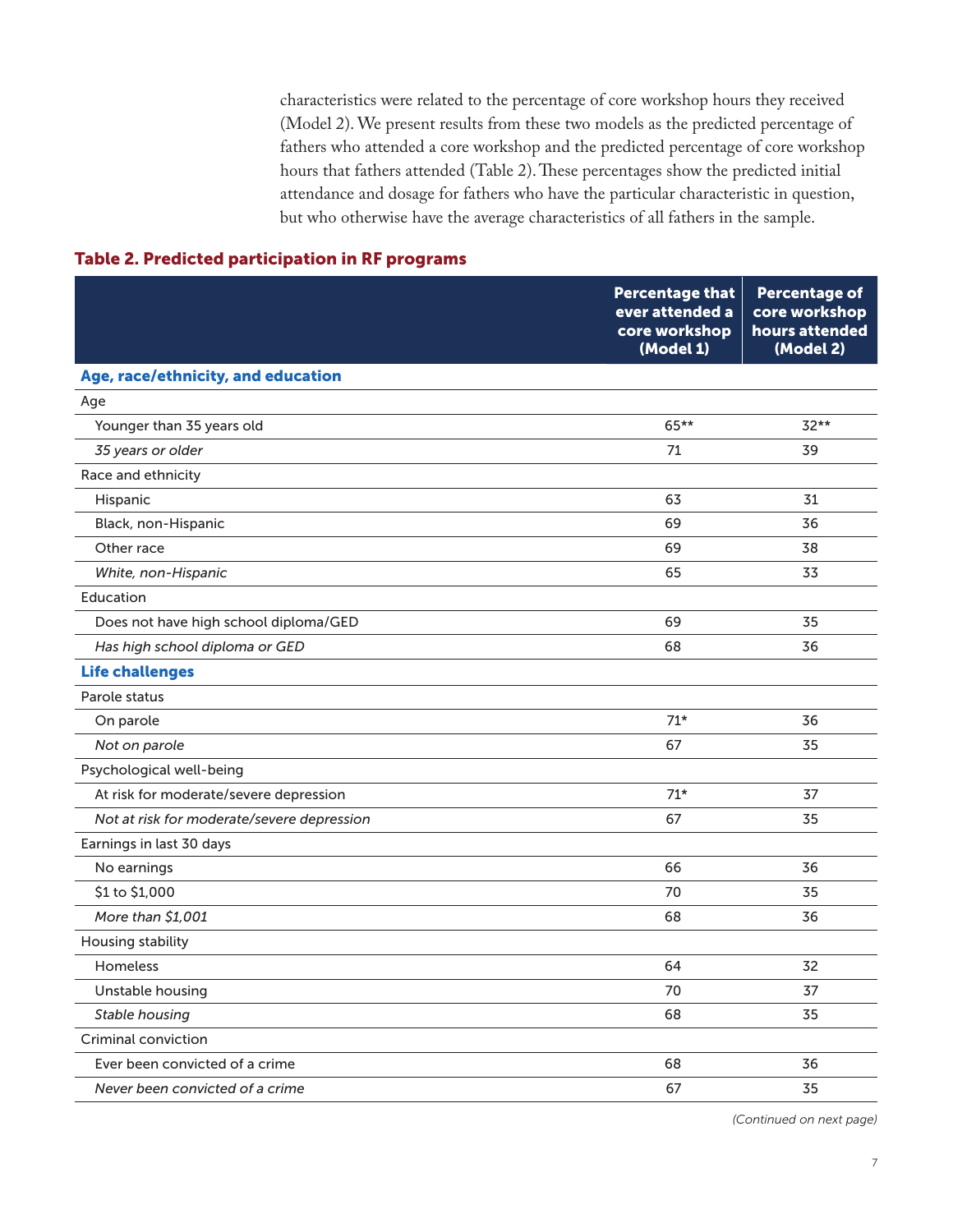|                                                                               | <b>Percentage that</b><br>ever attended a<br>core workshop<br>(Model 1) | <b>Percentage of</b><br>core workshop<br>hours attended<br>(Model 2) |
|-------------------------------------------------------------------------------|-------------------------------------------------------------------------|----------------------------------------------------------------------|
| <b>Motivation for enrolling</b>                                               |                                                                         |                                                                      |
| Primary motivation to participate in RF program                               |                                                                         |                                                                      |
| Improve relationship with children's mother                                   | 76*                                                                     | 35                                                                   |
| Improve job situation                                                         | 68                                                                      | 35                                                                   |
| Improve relationship with children                                            | 67                                                                      | 36                                                                   |
| <b>Participation challenges</b>                                               |                                                                         |                                                                      |
| Anticipated challenges with program attendance                                |                                                                         |                                                                      |
| One or more anticipated challenges <sup>a</sup>                               | 62**                                                                    | $31**$                                                               |
| No anticipated challenges                                                     | 73                                                                      | 40                                                                   |
| <b>Relationship status</b>                                                    |                                                                         |                                                                      |
| Romantic relationship status                                                  |                                                                         |                                                                      |
| In a romantic relationship with mother of at least one child                  | 66†                                                                     | 35                                                                   |
| In a romantic relationship with woman other than mother of at least one child | 66*                                                                     | 36                                                                   |
| In romantic relationships with multiple women                                 | 72                                                                      | 37                                                                   |
| Not in a romantic relationship                                                | 70                                                                      | 36                                                                   |
| Marital history with children's mother                                        |                                                                         |                                                                      |
| Never married to mother of at least one child                                 | 68                                                                      | 35                                                                   |
| Ever married to mother of at least one child                                  | 70                                                                      | 37                                                                   |
| <b>Contact with children and child support</b>                                |                                                                         |                                                                      |
| Living arrangements with biological or adopted children                       |                                                                         |                                                                      |
| Does not live with any biological or adopted children                         | $69**$                                                                  | $37**$                                                               |
| Lives with at least one but not all biological or adopted children            | 64                                                                      | 30                                                                   |
| Lives with all biological or adopted children                                 | 61                                                                      | 30                                                                   |
| Legal child support for at least one child                                    |                                                                         |                                                                      |
| Does not have legal child support arrangement                                 | $64*$                                                                   | $32**$                                                               |
| Has legal child support arrangement, did not pay in last 30 days              | 71                                                                      | 38                                                                   |
| Has legal child support arrangement, paid in last 30 days                     | 70                                                                      | 38                                                                   |
| Number of biological or adopted children                                      |                                                                         |                                                                      |
| One                                                                           | 67                                                                      | 35                                                                   |
| Two or more                                                                   | 69                                                                      | 35                                                                   |
| Complex families                                                              |                                                                         |                                                                      |
| Has children with multiple mothers                                            | 67                                                                      | 36                                                                   |
| Does not have children with multiple mothers                                  | 69                                                                      | 35                                                                   |
|                                                                               |                                                                         |                                                                      |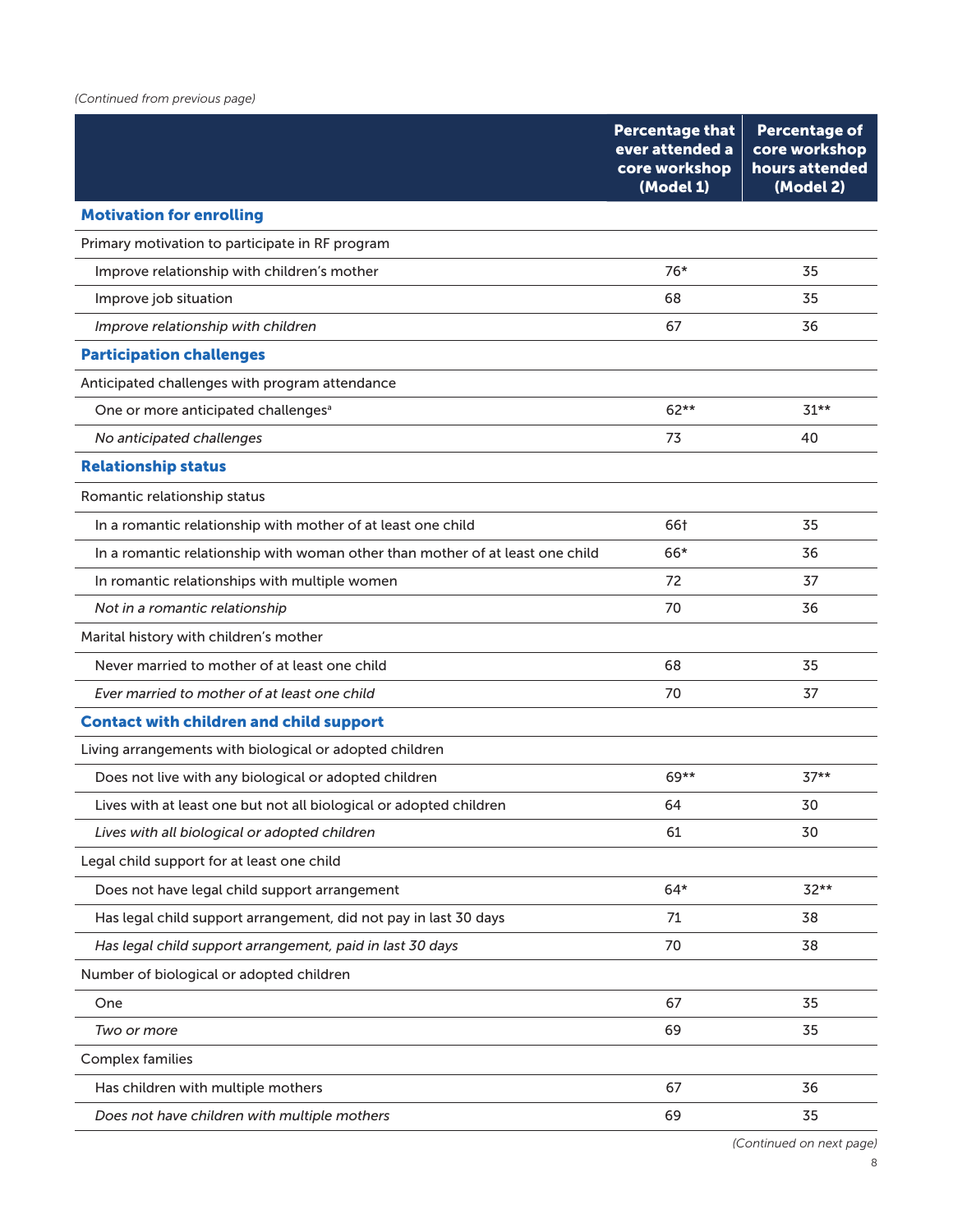| <b>Percentage that</b><br>ever attended a<br>core workshop<br>(Model 1) | <b>Percentage of</b><br>core workshop<br>hours attended<br>(Model 2) |
|-------------------------------------------------------------------------|----------------------------------------------------------------------|
|                                                                         |                                                                      |
| 68                                                                      | 37                                                                   |
| 70                                                                      | 36                                                                   |
| 66                                                                      | 34                                                                   |
|                                                                         |                                                                      |
| $57**$                                                                  | $39**$                                                               |
| $65***$                                                                 | $40**$                                                               |
| 72                                                                      | $28*$                                                                |
| 74                                                                      | 34                                                                   |
|                                                                         |                                                                      |

Source: PACTIS and site MIS data.

Note: Baseline characteristics measured at time of program enrollment (N = 2,600). The results for Model 1 come from a linear probability model and show the predicted percentage of fathers who attended a core workshop. The results from Model 2 come from an ordinary least squares model and show the predicted percentage of core workshop hours that fathers attended. For each characteristic, the results show the predicted levels of attendance (Model 1) or proportion of workshop hours received (Model 2) for a father who has that particular characteristic, but who otherwise has the average characteristics of all fathers in the sample. The models also included a flag for whether the father was expecting his first child.

a Represents the percentage of fathers who indicated that transportation problems and/or other conflicts would make it hard for them to attend the program.

 $^{\dagger}$  p < 0.10, \* p < 0.05, \*\* p < 0.01. Tests of statistical significance refer to the difference between the predicted probability of attendance (Model 1) or percentage of hours attended (Model 2) for fathers with the particular characteristic and those in the reference category group. For each characteristic, the reference category appears in italics.

> We found that fathers who were 35 years or older when they enrolled in an RF program were more likely to initially attend a core workshop than younger fathers. They also attended a greater percentage of workshop hours. Fathers' race and ethnicity and education level did not predict their likelihood of workshop attendance or the percentage of workshop hours they received.

> Fathers who were on parole or who displayed symptoms of moderate to severe depression were more likely to initially attend core workshops. However, these challenges did not predict the percentage of core workshop hours that the fathers attended. Fathers who reported challenges related to earnings, housing stability, and criminal history were as likely to attend RF programs as fathers who were not dealing with these challenges. These fathers also participated in a similar percentage of core workshop hours compared with other fathers.

The small percentage of fathers (5 percent) who reported that their primary motivation to participate in RF programs was to improve their relationship with their children's mother were more likely to initially attend a workshop than fathers who said their primary motivation was to improve their relationship with their children. Fathers' motivation for enrolling in an RF program was not associated with participating in a higher percentage of core workshop hours.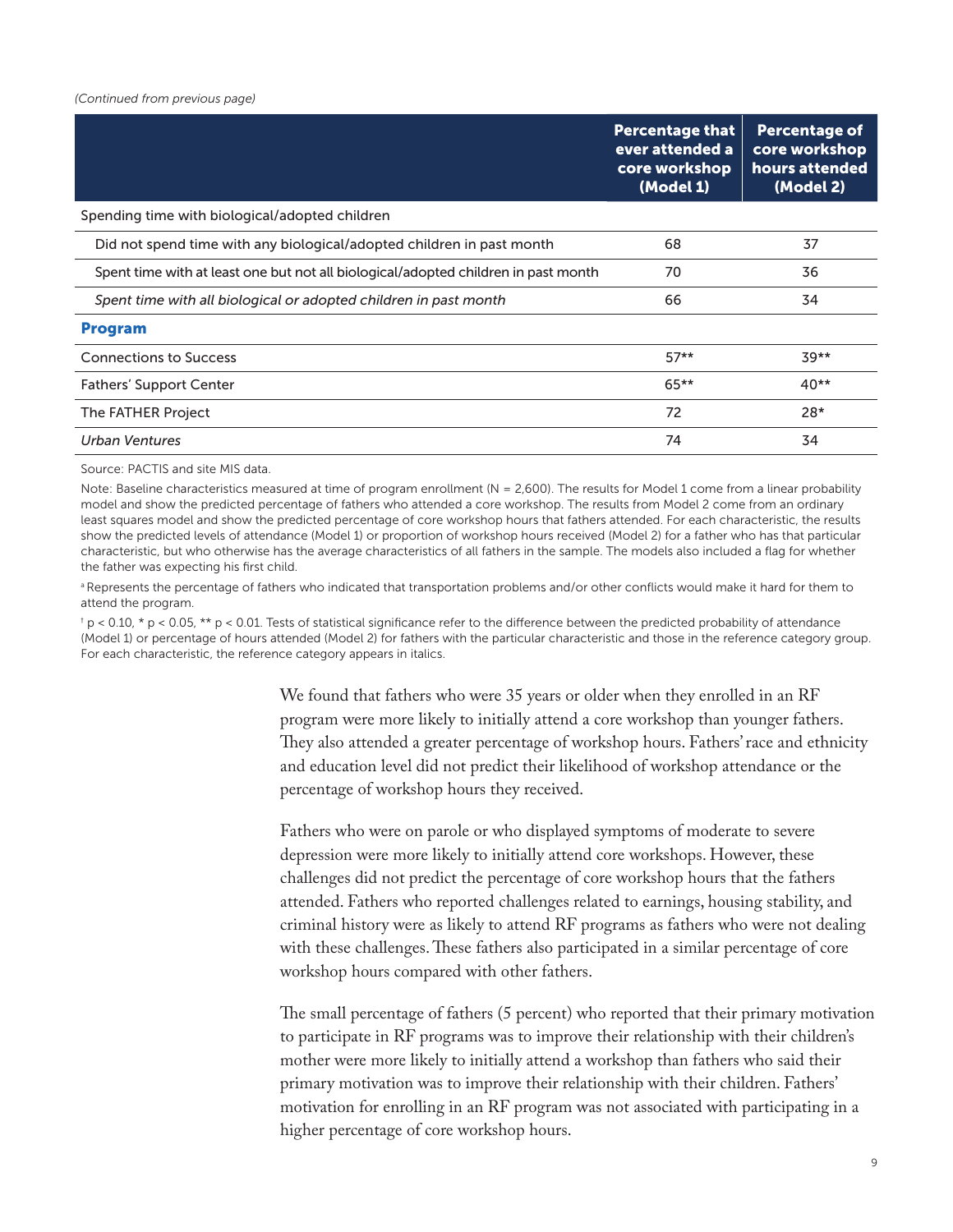Fathers who anticipated that transportation problems or other commitments would make it challenging for them to attend the program were less likely to initially attend a core workshop than fathers who did not anticipate such challenges. These fathers also participated in a smaller percentage of core workshop hours compared to other fathers.

Fathers' relationship status predicted their initial participation in core workshops, but not the percentage of core workshop hours they received. Fathers who were not in a romantic relationship were more likely to attend a core workshop than fathers who were in a romantic relationship. Fathers' marital history did not predict their program participation.

Finally, fathers who did not live with any of their children were more likely to initially attend a core workshop. They also participated in a greater percentage of workshop hours. Fathers without a child support order were significantly less likely to attend a core workshop. They also participated in fewer core workshop hours. Other measures of contact with children and child support did not predict fathers' initial attendance at core workshops or the percentage of core workshop hours they received. These measures included fathers' number of biological or adopted children, family complexity, the amount of time fathers spent with their children, and having a child support order but no recent payment history.

#### PROGRAMMATIC FACTORS ALSO HELPED EXPLAIN FATHERS' **PARTICIPATION**

Our regression results indicate that even after accounting for a wide range of fathers' characteristics, there remained a great deal of unexplained variation in participation across the four RF programs studied. At the bottom of Table 2, the results for the Program variable show that fathers participated in a significantly greater percentage of core workshop hours at the two integrated cohort programs (Connections to Success and Fathers' Support Center) than at the two open-entry programs (The FATHER Project and Urban Ventures). However, initial attendance at core workshops was slightly higher in the two open-entry programs.1 One likely explanation for these patterns is that the integrated cohort programs offered all-day workshops, so fathers could receive a large percentage of workshop hours in a few days. In contrast, the openentry programs offered only a couple of workshop hours per week. Initial attendance was likely higher at open-entry programs because fathers could enroll in the program and attend their first workshop at any point, even as soon as the same day. At the integrated cohort programs, fathers might have to wait up to two weeks for a new workshop to start.

In addition to the service delivery approach, other program design elements may have contributed to variation in fathers' initial and continued attendance. To examine how the associations between fathers' characteristics and their participation varied across programs, we also estimated regression models separately for each program (see the appendix). We

<sup>&</sup>lt;sup>1</sup> Switching the reference category from Urban Ventures to The FATHER Project confirmed that initial attendance was significantly higher at the two open-entry programs than at the two integrated cohort programs.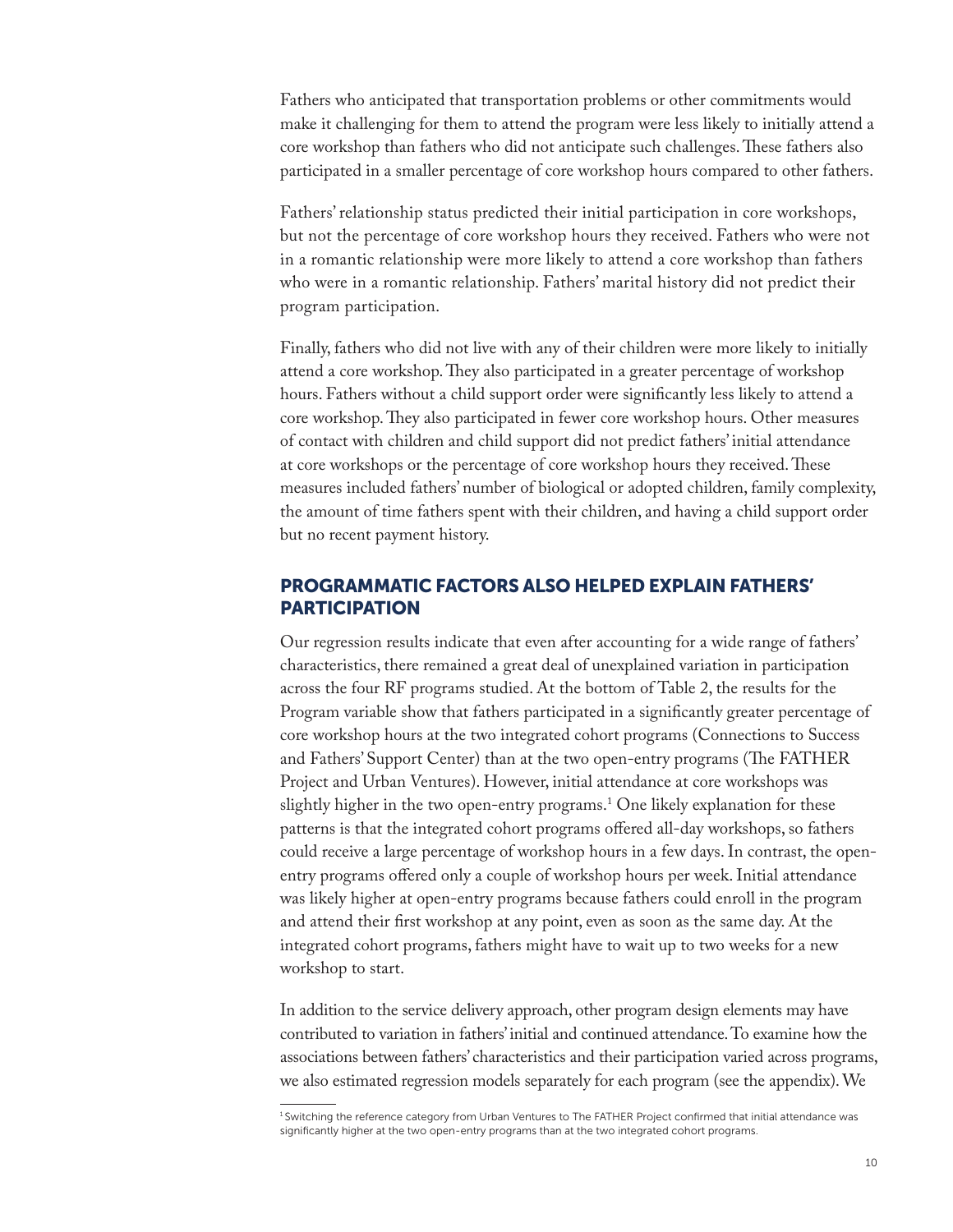used information about program design and implementation strategies from site visits and staff interviews to hypothesize how these strategies influenced participation.

The site-specific regression results revealed a great deal of variation in how fathers' characteristics were associated with participation at each program. Of the 17 variables included in the models, 15 were statistically significant for at least one program and outcome. However, the large number of variables and smaller sample sizes in these sitespecific models make it challenging to summarize and interpret the results, and also increase the possibility that some significant findings may be due to chance. To address these concerns, below we highlight selected findings from these exploratory analyses and suggest explanations based on what we know about the practices and strategies used in particular programs.

Providing meals may encourage homeless fathers to attend. The site-specific regression results indicated that homeless fathers were about equally likely to participate in services as fathers with stable living arrangements at The FATHER Project and Urban Ventures, but they were somewhat less likely to participate at Connections to Success and Fathers' Support Center (this finding was only statistically significant for Connections to Success). At The FATHER Project and Urban Ventures, a hot meal was provided before each workshop, which may have encouraged fathers without a stable home to attend.

Organizations with a reputation for supporting re-entering people may be appealing to fathers on parole. There was a significant positive association between fathers' parole status and their initial attendance at Urban Ventures, which was not present at the other three programs. Urban Ventures received referrals from parole officers, had a relationship with the court system, and was known as a supportive place for people re-entering the community after incarceration. In addition, a re-employment agency for ex-offenders was located in the same building as Urban Ventures and provided referrals to the RF program. All of these factors may have contributed to higher rates of participation in this program among fathers who were on parole.

On-site support for mental health may encourage participation among fathers with depressive symptoms. There was a significant positive association between fathers' depressive symptoms and their initial attendance at The FATHER Project, which was not present at the other three programs. Although none of the programs were allowed to use RF grant funds to provide mental health treatment, Goodwill– Easter Seals Minnesota, which ran The FATHER Project, opened a mental health clinic mid-way through the PACT evaluation.2 This extra on-site support may have contributed to this finding.

Peer support may encourage attendance among fathers who have little or no contact with their children. At Fathers' Support Center, fathers who reported that they had not spent time with any of their children in the past month attended a significantly greater percentage of workshop hours than fathers who reported that they had spent

<sup>&</sup>lt;sup>2</sup> This clinic was not supported by RF grant funds.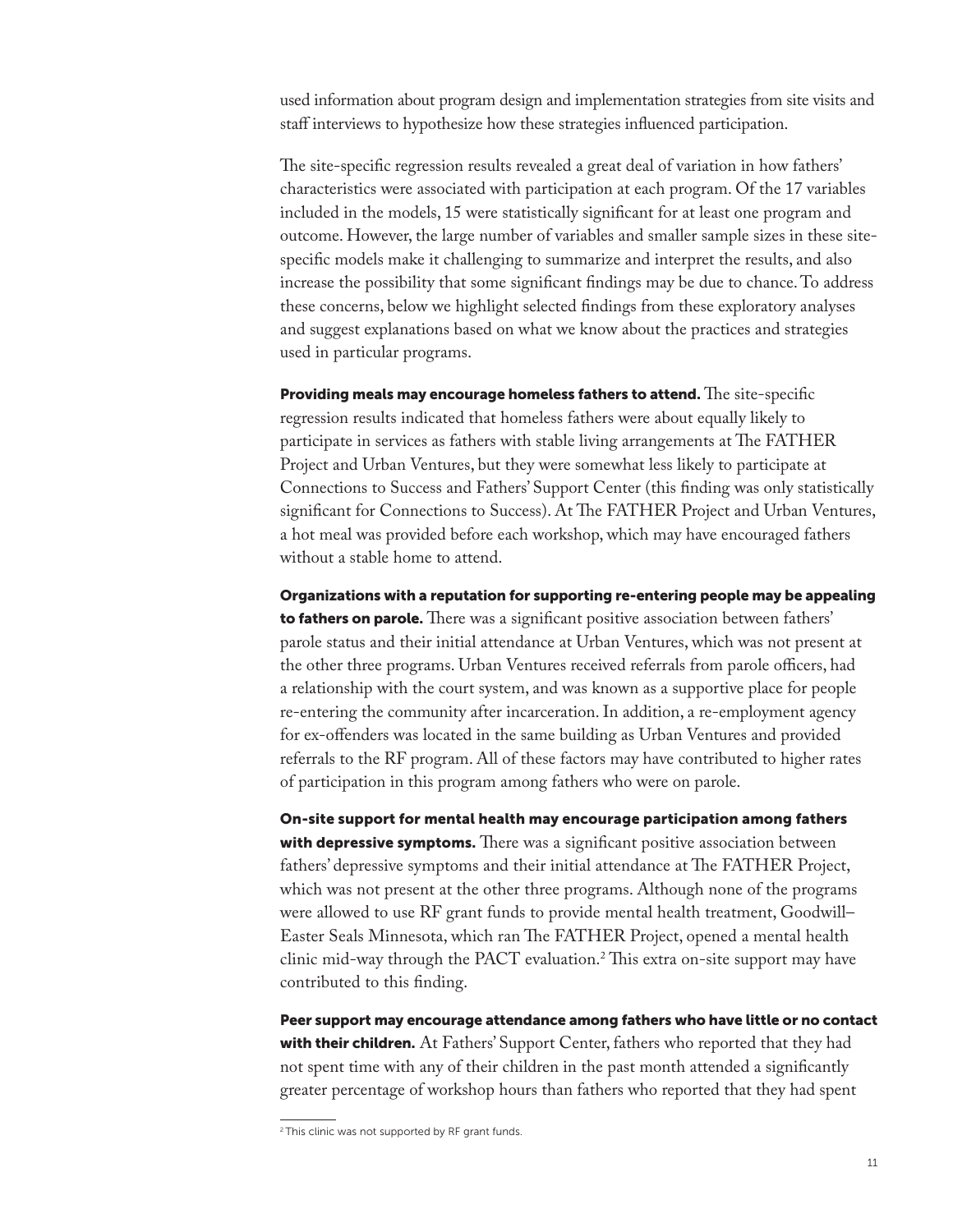time with all of their children. Spending time with children did not predict program participation at the other three programs. This result may stem from the amount of support fathers received from each other and from facilitators at Fathers' Support Center. Each daily session began with a check-in, when fathers could share personal stories and offer support to one another, often on the topic of involvement with children. Most of the facilitators were graduates of the program who could relate to the fathers' experiences. Previous research suggests that peer support is one of the key factors driving fathers' participation in RF programs (Holcomb et al. 2015; Osborne et al. 2017). The supportive environment at Fathers' Support Center and the advice that fathers shared about gaining access and spending time with their children may explain the higher rates of participation among fathers who had limited or no contact with their children.

#### SUMMARY AND IMPLICATIONS

The results of our analyses point to strategies that may be effective for program providers looking to boost fathers' participation in services. We identified four characteristics of fathers that predicted both initial and ongoing participation in core workshops: (1) age, (2) anticipated participation challenges, (3) living arrangements with children, and (4) having a child support order.

- **Age.** Older fathers participated at higher levels than younger fathers, perhaps because they came to programs with a greater willingness to change their lives. This result suggests that programs should consider finding ways to make their services more appealing to younger fathers or screening fathers to ensure that they are ready to make a change.
- **Anticipated participation challenges.** Fathers who indicated at enrollment that transportation or other commitments might make it difficult to attend services displayed lower initial and ongoing attendance than fathers who did not anticipate these challenges. Programs may be able to identify fathers who expect to face participation challenges at enrollment and help improve their attendance through individualized support, transportation assistance, and flexible scheduling. For example, case managers may proactively discuss how fathers will address anticipated challenges, provide bus or subway tokens, or offer workshops at various times throughout the day.
- **Living arrangements with children.** Fathers who did not live with any of their children were more likely to attend core workshops. They also attended a greater number of hours than fathers who lived with some or all of their children. Interviews with fathers suggest that lack of access to children is a key source of frustration that motivates men to participate in RF programs (Holcomb et al. 2015). In addition, fathers who live with their children may struggle to find child care while attending the program. To boost attendance among fathers who live with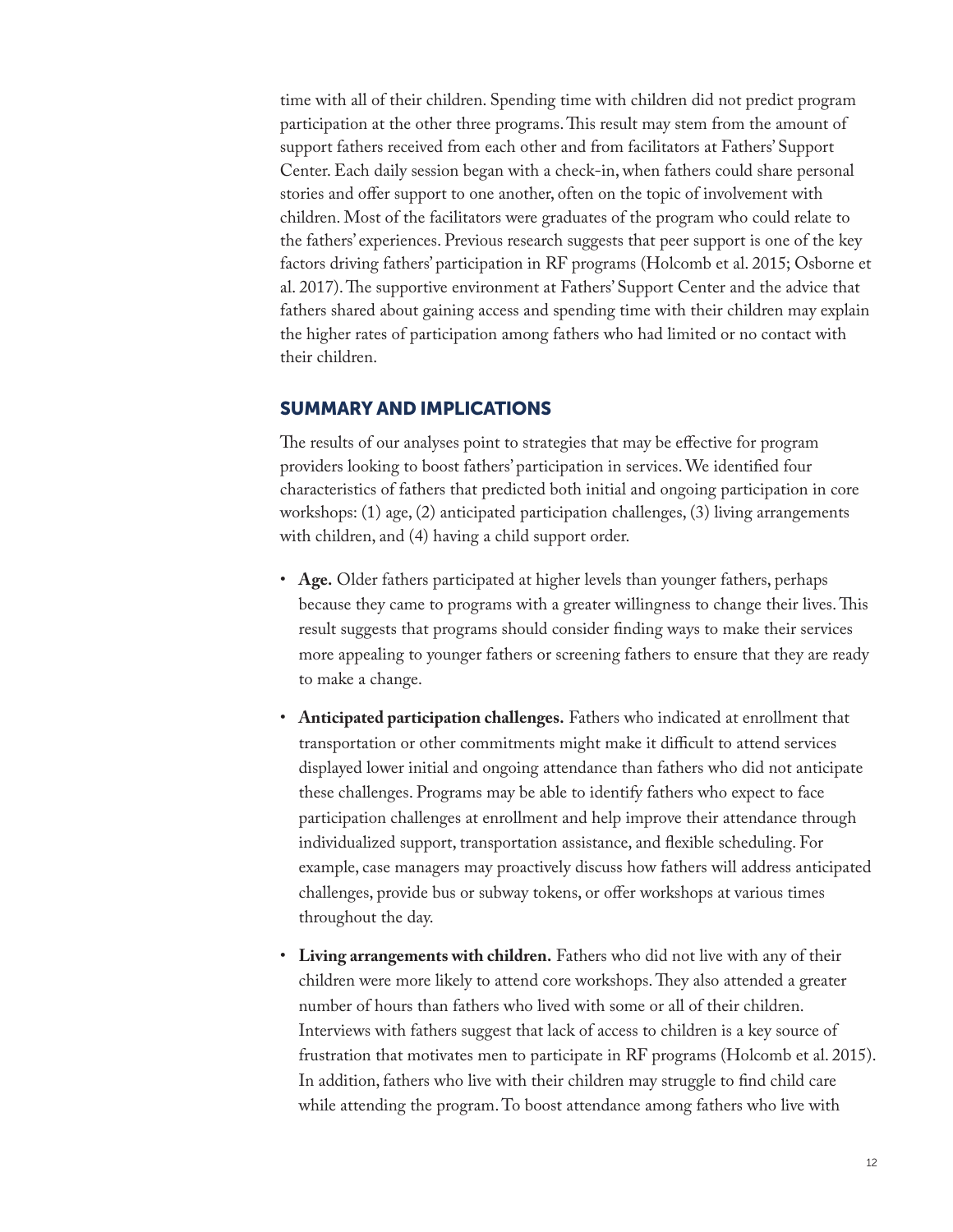at least one of their children, programs may want to emphasize how their services are designed to benefit their children. Programs may also consider helping fathers identify child care or provide onsite child care to make it easier for them to attend.

• **Having a child support order.** Fathers with a child support order were more likely to attend a core workshop. They also participated in a greater percentage of workshop hours than fathers without a child support order. Although fathers often experienced challenges and frustration with the child support system, they also reported enrolling in the programs to get help resolving child support issues (Clary et al. 2017; Dion et al. 2018). Each RF program established relationships with their local child support office to assist fathers with navigating the child support system which may have boosted participation among fathers in need of these services. Like the RF programs in the PACT evaluation, programs should help fathers address their child support concerns and build partnerships with child support offices to encourage fathers' participation.

In addition, four characteristics predicted fathers' initial, but not ongoing, participation in core workshops. These were: (1) being on parole, (2) displaying symptoms of moderate to severe depression, (3) being motivated to improve their relationship with their children's mother, and (4) not being in a romantic relationship. These characteristics may have implications for how programs initially engage fathers. For example, programs could emphasize to fathers how participation can fulfill parole requirements or strengthen co-parenting skills outside of a romantic relationship. Programs should also think about how to connect fathers to mental health services while they attend RF programming.

Findings from the site-specific regression models, site visits, and staff interviews also hinted at the importance of programmatic factors for fathers' initial and continued participation in RF programs. Fathers at integrated cohort programs received a much higher dosage of programming than fathers in open-entry programs. They also completed a higher proportion of total hours offered. Programs also appeared to encourage fathers' participation by offering complementary services, such as mental health services or employment assistance for ex-offenders, in the same building or a nearby location. Another strategy some programs used to boost participation was emphasizing the importance of peer support—for instance, by encouraging fathers to share their personal stories and hiring facilitators fathers could relate to.

Overall, these results highlight factors related to fathers and programs that influence fathers' initial and ongoing attendance. By identifying the characteristics and life circumstances that facilitate or present barriers to fathers' participation, programs can take steps to help fathers engage in RF programs. In addition, programs should recognize that how they design and implement their RF services can make a big difference in the likelihood of program participation and ultimately the benefits that fathers may receive from the program.